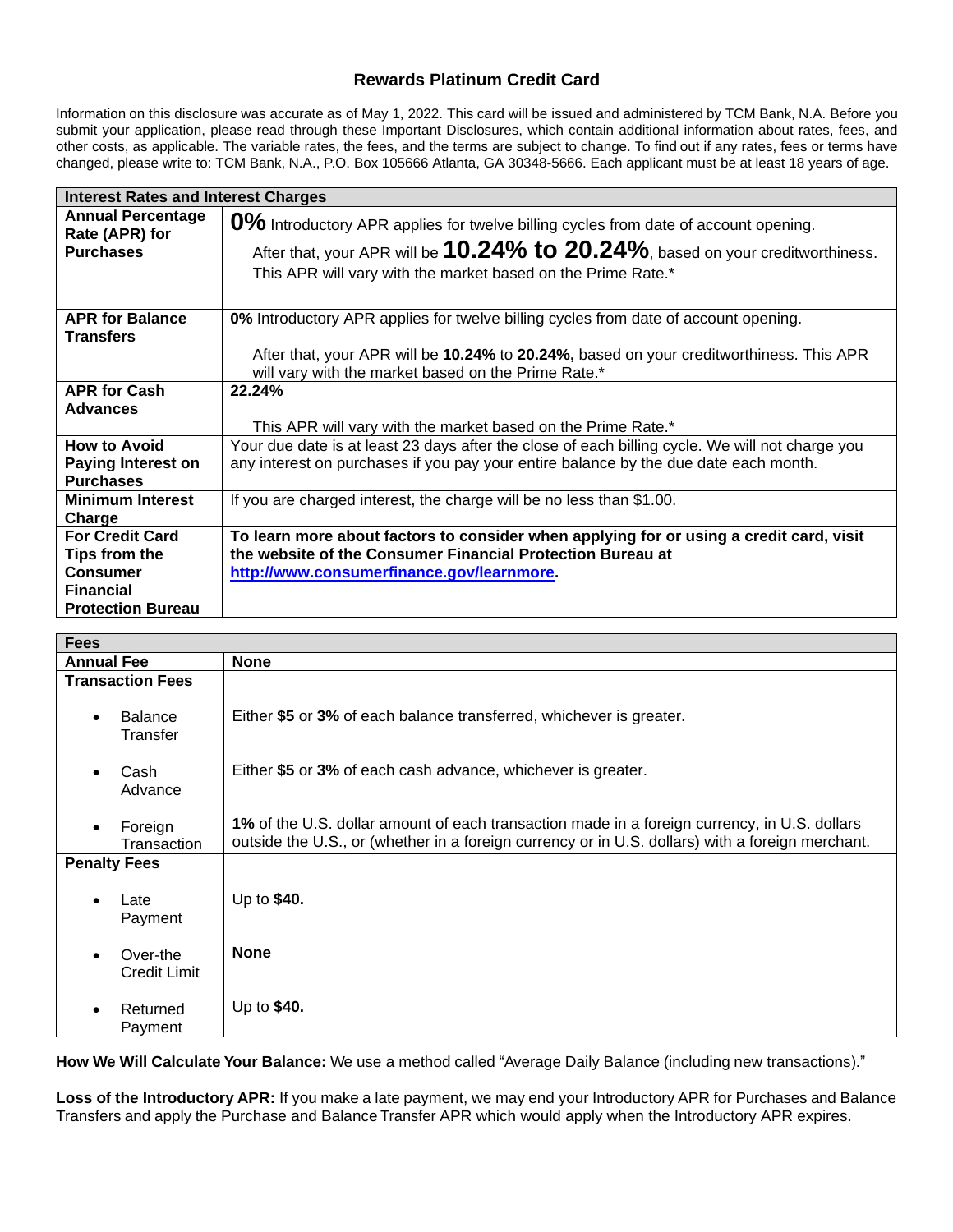**Loss of the Employee Rate:** If you are eligible for the Employee Rate Program, you will receive an 10.24% variable APR on purchases and balance transfers. In the event your current employment ends, we will apply the APR then in effect which would apply when the Introductory APR expires, based on your creditworthiness.

**Billing Rights:** Information on your rights to dispute transactions and how to exercise those rights will be provided in your Cardholder Agreement.

\*We add a margin to the Prime Rate to determine variable APRs. We use the highest Prime Rate listed in *The Wall Street Journal* on the last business day of the calendar month prior to your statement closing date ("Last Business Day") and apply it beginning with the first billing period following the Last Business Day. APRs shown here are based on a 3.50% Prime Rate. For each billing period, the APR is determined by adding a margin to the Prime Rate. The margin for the APR for Purchases and Balance Transfers is 6.74% to 16.74%, based on your creditworthiness and for Cash Advances is 18.74%.

**NOTICE:** A consumer credit report may be requested in connection with this application and subsequent consumer reports may be requested or utilized in connection with an update, renewal or extension of the credit for which application was made. Upon request, you will be informed whether or not a consumer report was requested, and if such report was requested, informed of the name and address of the consumer reporting agency that furnished the report. You agree that we will consider this an Application for a Visa® or Mastercard® account. You agree that we reserve the right, based upon our evaluation of information furnished by you or others, not to open an account.

#### **Important Information About Procedures for Opening a New Account**

To help the government fight the funding of terrorism and money laundering activities, Federal law requires all financial institutions to obtain, verify, and record information that identifies each person who opens an account.

What this means for you: When you open an account, we will ask for your name, address, date of birth, and other information that will allow us to identify you. We may also ask to see your driver's license or other identifying documents.

**State Laws Require the Following Notices:** California Residents**:** A married applicant may apply for a separate account. After credit approval, each applicant shall have the right to use this account to the extent of any limit set by the creditor and each applicant may be liable for all amounts extended under this account to any joint applicant. Delaware Residents: Service charges not in excess of those permitted by law will be charged on the outstanding balances from month to month. New York Residents: New York residents may contact the New York state department of financial services by telephone or visit its website for free information on comparative credit card rates, fees and grace periods. New York state department of financial services telephone: (800) 342-3736 and website: [www.dfs.ny.gov.](http://www.dfs.ny.gov/) Ohio Residents: The Ohio laws against discrimination require that all creditors make credit equally available to all credit worthy customers, and that credit reporting agencies maintain separate credit histories on each individual upon request. The Ohio civil rights commission administers compliance with this law. Married Wisconsin Residents: Your signature confirms that this credit obligation is being incurred in the interest of your marriage or family. No provision of any marital property agreement, unilateral statement under Section 766.59, or court decree under Section 766.70, adversely affects the creditor's interest unless, prior to the time the credit is granted, the creditor is furnished a copy of the agreement, statement or decree or has actual knowledge of the adverse provision when the obligation to the creditor is incurred. If the credit card for which you are applying is granted, you will notify TCM Bank if you have a spouse who needs to review notification that credit has been extended to you.

**Applicable Law:** The above rates and fees are governed, as are your Cardholder Agreement and account, by the applicable laws and regulations of the United States of America and to the extent not preempted by federal law, the laws and regulations of the State of Florida.

**Balance Transfer Disclosures:** You agree to allow approximately 30 days for us to process your application and, if approved, transfer the balance(s) to your TCM account. Please continue to make at least minimum payments on your other credit cards until they notify you that the balances have been transferred. If the amounts you request to be transferred do not satisfy the outstanding balance(s) on the designated accounts, you will continue to be responsible for those balances. The total amount of your balance transfer request cannot exceed the amount of your credit line. You may not transfer balances from other accounts issued by TCM Bank. Transfer requests to cash or to yourself cannot be processed. The payment and transfer of balances are contingent upon approval by the bank and receipt of complete, legible balance transfer requests.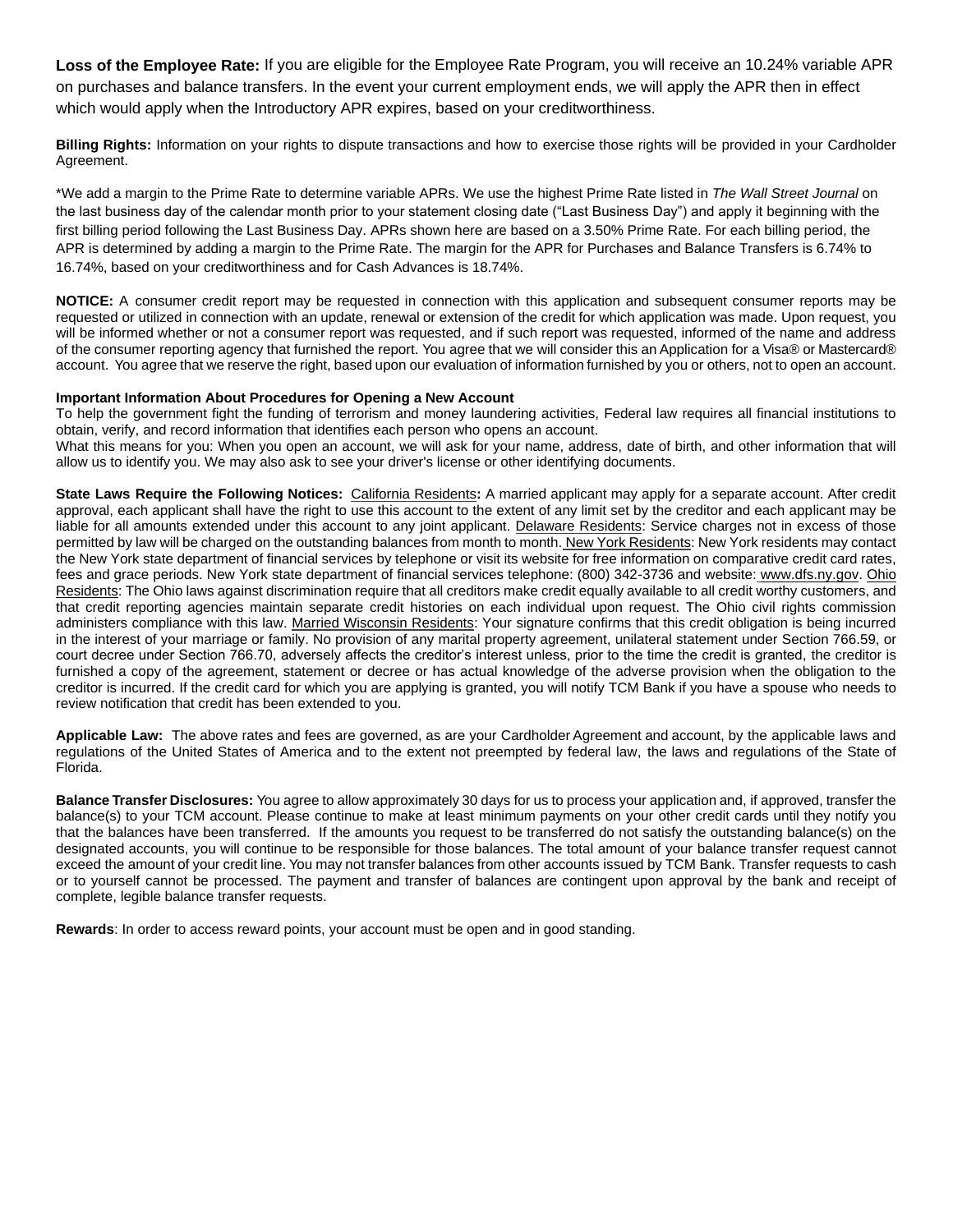## **Cash Rewards Platinum Credit Card**

Information on this disclosure was accurate as of May 1, 2022. This card will be issued and administered by TCM Bank, N.A. Before you submit your application, please read through these Important Disclosures, which contain additional information about rates, fees, and other costs, as applicable. The variable rates, the fees, and the terms are subject to change. To find out if any rates, fees or terms have changed, please write to: TCM Bank, N.A., P.O. Box 105666 Atlanta, GA 30348-5666. Each applicant must be at least 18 years of age.

| <b>Interest Rates and Interest Charges</b>                     |                                                                                                                                                                                                                                              |
|----------------------------------------------------------------|----------------------------------------------------------------------------------------------------------------------------------------------------------------------------------------------------------------------------------------------|
| <b>Annual Percentage</b><br>Rate (APR) for<br><b>Purchases</b> | 0% Introductory APR applies for twelve billing cycles from date of account opening.<br>After that, your APR will be $13.24\%$ to $23.24\%$ , based on your creditworthiness.<br>This APR will vary with the market based on the Prime Rate.* |
| <b>APR for Balance</b><br><b>Transfers</b>                     | 0% Introductory APR applies for twelve billing cycles from date of account opening.                                                                                                                                                          |
|                                                                | After that, your APR will be 13.24% to 23.24%, based on your creditworthiness. This APR<br>will vary with the market based on the Prime Rate.*                                                                                               |
| <b>APR for Cash</b>                                            | 22.24% to 25.24%                                                                                                                                                                                                                             |
| <b>Advances</b>                                                | This APR will vary with the market based on the Prime Rate.*                                                                                                                                                                                 |
| <b>How to Avoid</b><br><b>Paying Interest on</b>               | Your due date is at least 23 days after the close of each billing cycle. We will not charge you<br>any interest on purchases if you pay your entire balance by the due date each month.                                                      |
| <b>Purchases</b>                                               |                                                                                                                                                                                                                                              |
| <b>Minimum Interest</b><br>Charge                              | If you are charged interest, the charge will be no less than \$1.00.                                                                                                                                                                         |
| <b>For Credit Card</b>                                         | To learn more about factors to consider when applying for or using a credit card, visit                                                                                                                                                      |
| Tips from the                                                  | the website of the Consumer Financial Protection Bureau at                                                                                                                                                                                   |
| <b>Consumer</b>                                                | http://www.consumerfinance.gov/learnmore.                                                                                                                                                                                                    |
| <b>Financial</b>                                               |                                                                                                                                                                                                                                              |
| <b>Protection Bureau</b>                                       |                                                                                                                                                                                                                                              |

| <b>Fees</b>                             |                                                                                                                                                                                                  |
|-----------------------------------------|--------------------------------------------------------------------------------------------------------------------------------------------------------------------------------------------------|
| <b>Annual Fee</b>                       | <b>None</b>                                                                                                                                                                                      |
| <b>Transaction Fees</b>                 |                                                                                                                                                                                                  |
| <b>Balance</b><br>$\bullet$<br>Transfer | Either \$5 or 3% of each balance transferred, whichever is greater.                                                                                                                              |
| Cash<br>$\bullet$<br>Advance            | Either \$5 or 3% of each cash advance, whichever is greater.                                                                                                                                     |
| Foreign<br>$\bullet$<br>Transaction     | 1% of the U.S. dollar amount of each transaction made in a foreign currency, in U.S. dollars<br>outside the U.S., or (whether in a foreign currency or in U.S. dollars) with a foreign merchant. |
| <b>Penalty Fees</b>                     |                                                                                                                                                                                                  |
| Late<br>$\bullet$<br>Payment            | Up to \$40.                                                                                                                                                                                      |
| Over-the<br><b>Credit Limit</b>         | <b>None</b>                                                                                                                                                                                      |
| Returned<br>$\bullet$<br>Payment        | Up to \$40.                                                                                                                                                                                      |

**How We Will Calculate Your Balance:** We use a method called "Average Daily Balance (including new transactions)."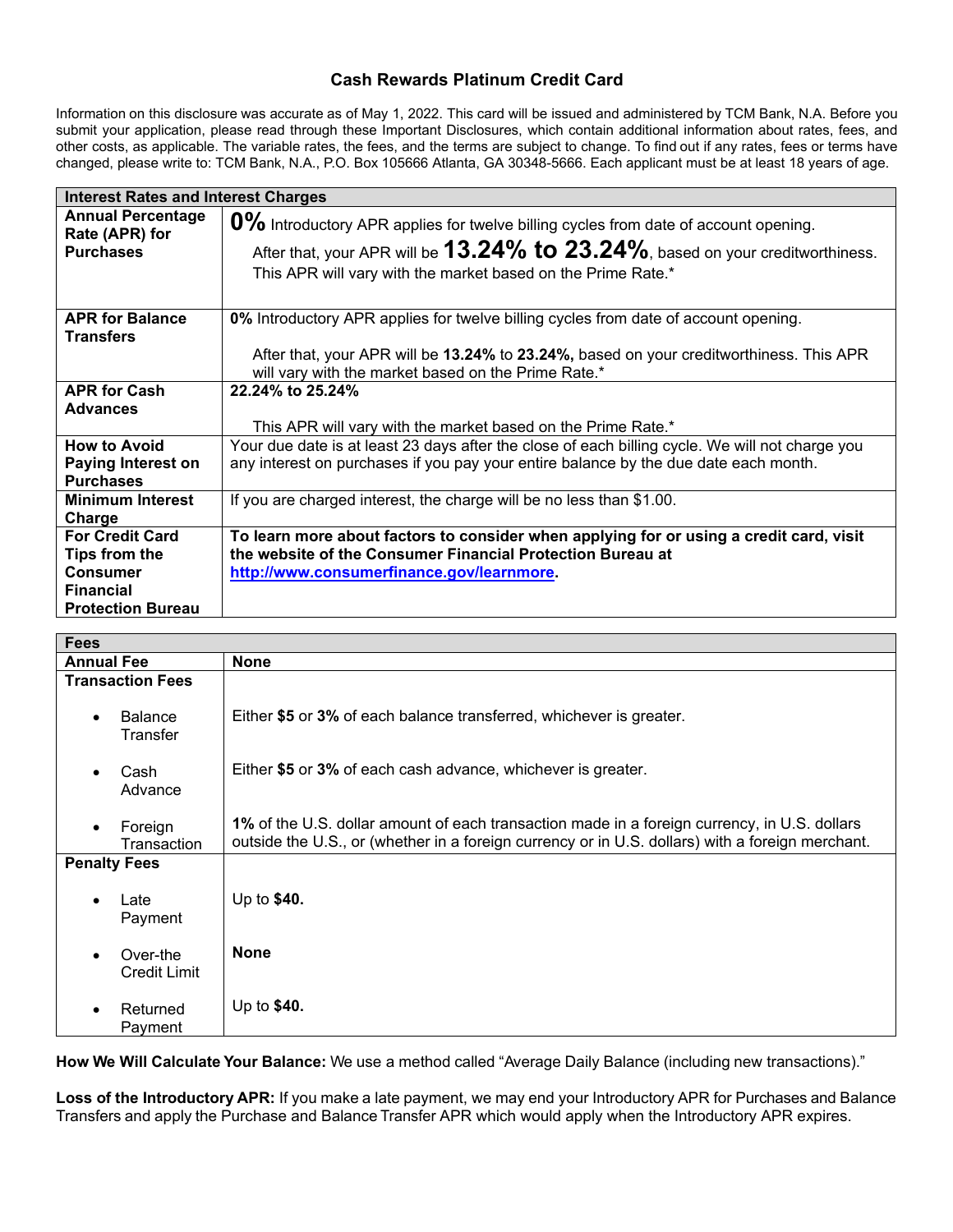**Loss of the Employee Rate:** If you are eligible for the Employee Rate Program, you will receive an 13.24% variable APR on purchases and balance transfers. In the event your current employment ends, we will apply the APR then in effect which would apply when the Introductory APR expires, based on your creditworthiness.

**Billing Rights:** Information on your rights to dispute transactions and how to exercise those rights will be provided in your Cardholder Agreement.

\*We add a margin to the Prime Rate to determine variable APRs. We use the highest Prime Rate listed in *The Wall Street Journal* on the last business day of the calendar month prior to your statement closing date ("Last Business Day") and apply it beginning with the first billing period following the Last Business Day. APRs shown here are based on a 3.50% Prime Rate. For each billing period, the APR is determined by adding a margin to the Prime Rate. The margin for the APR for Purchases and Balance Transfers is 9.74% to 19.74%, based on your creditworthiness and for Cash Advances is 18.74% to 21.74%.

**NOTICE:** A consumer credit report may be requested in connection with this application and subsequent consumer reports may be requested or utilized in connection with an update, renewal or extension of the credit for which application was made. Upon request, you will be informed whether or not a consumer report was requested, and if such report was requested, informed of the name and address of the consumer reporting agency that furnished the report. You agree that we will consider this an Application for a Visa® or Mastercard® account. You agree that we reserve the right, based upon our evaluation of information furnished by you or others, not to open an account.

### **Important Information About Procedures for Opening a New Account**

To help the government fight the funding of terrorism and money laundering activities, Federal law requires all financial institutions to obtain, verify, and record information that identifies each person who opens an account.

What this means for you: When you open an account, we will ask for your name, address, date of birth, and other information that will allow us to identify you. We may also ask to see your driver's license or other identifying documents.

**State Laws Require the Following Notices:** California Residents**:** A married applicant may apply for a separate account. After credit approval, each applicant shall have the right to use this account to the extent of any limit set by the creditor and each applicant may be liable for all amounts extended under this account to any joint applicant. Delaware Residents: Service charges not in excess of those permitted by law will be charged on the outstanding balances from month to month. New York Residents: New York residents may contact the New York state department of financial services by telephone or visit its website for free information on comparative credit card rates, fees and grace periods. New York state department of financial services telephone: (800) 342-3736 and website: [www.dfs.ny.gov.](http://www.dfs.ny.gov/) Ohio Residents: The Ohio laws against discrimination require that all creditors make credit equally available to all credit worthy customers, and that credit reporting agencies maintain separate credit histories on each individual upon request. The Ohio civil rights commission administers compliance with this law. Married Wisconsin Residents: Your signature confirms that this credit obligation is being incurred in the interest of your marriage or family. No provision of any marital property agreement, unilateral statement under Section 766.59, or court decree under Section 766.70, adversely affects the creditor's interest unless, prior to the time the credit is granted, the creditor is furnished a copy of the agreement, statement or decree or has actual knowledge of the adverse provision when the obligation to the creditor is incurred. If the credit card for which you are applying is granted, you will notify TCM Bank if you have a spouse who needs to review notification that credit has been extended to you.

**Applicable Law:** The above rates and fees are governed, as are your Cardholder Agreement and account, by the applicable laws and regulations of the United States of America and to the extent not preempted by federal law, the laws and regulations of the State of Florida.

**Balance Transfer Disclosures:** You agree to allow approximately 30 days for us to process your application and, if approved, transfer the balance(s) to your TCM account. Please continue to make at least minimum payments on your other credit cards until they notify you that the balances have been transferred. If the amounts you request to be transferred do not satisfy the outstanding balance(s) on the designated accounts, you will continue to be responsible for those balances. The total amount of your balance transfer request cannot exceed the amount of your credit line. You may not transfer balances from other accounts issued by TCM Bank. Transfer requests to cash or to yourself cannot be processed. The payment and transfer of balances are contingent upon approval by the bank and receipt of complete, legible balance transfer requests.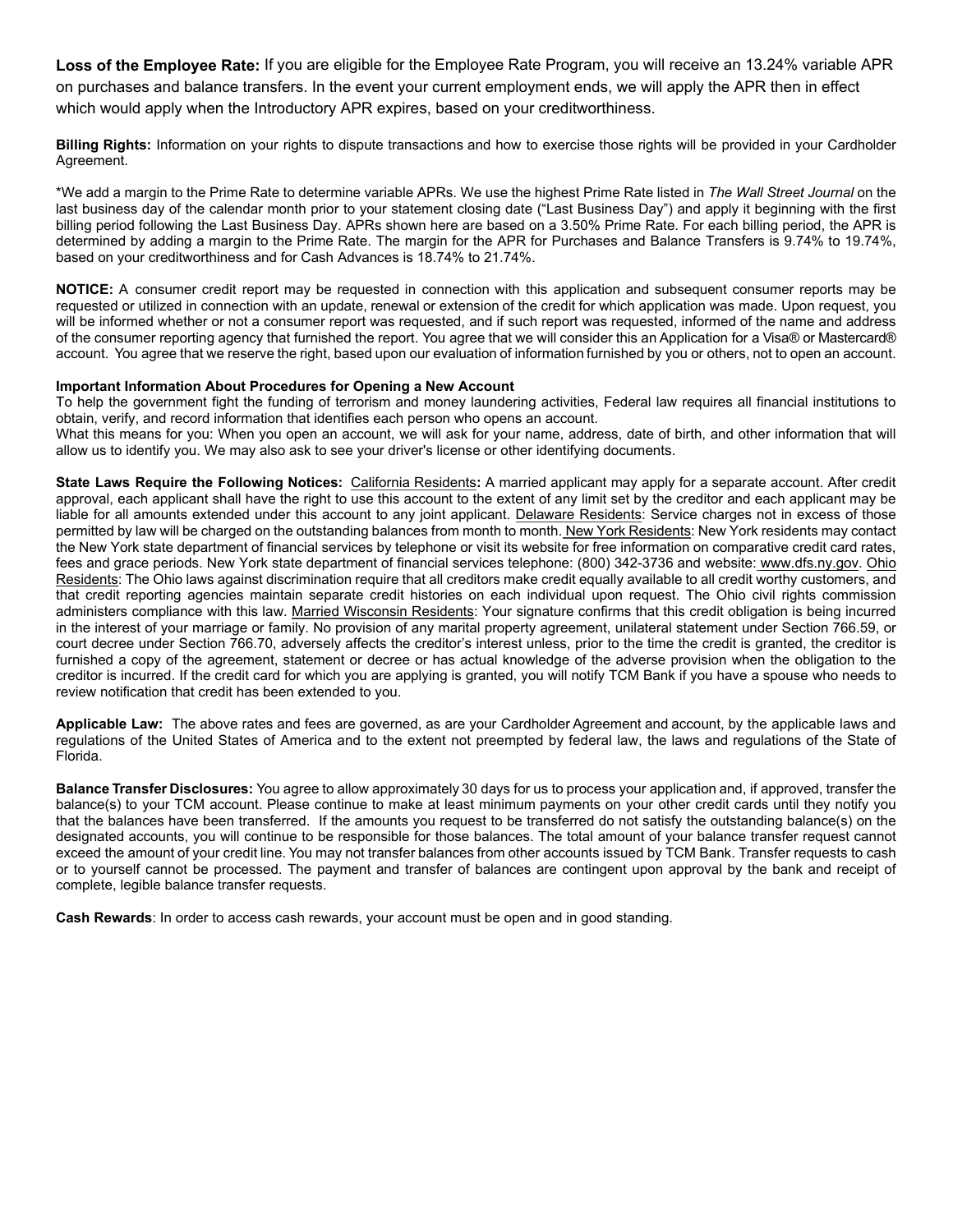# **Platinum Edition Credit Card**

Information on this disclosure was accurate as of May 1, 2022. This card will be issued and administered by TCM Bank, N.A. Before you submit your application, please read through these Important Disclosures, which contain additional information about rates, fees, and other costs, as applicable. The variable rates, the fees, and the terms are subject to change. To find out if any rates, fees or terms have changed, please write to: TCM Bank, N.A., P.O. Box 105666 Atlanta, GA 30348-5666. Each applicant must be at least 18 years of age.

| <b>Interest Rates and Interest Charges</b>                                                                 |                                                                                                                                                                                                                                             |
|------------------------------------------------------------------------------------------------------------|---------------------------------------------------------------------------------------------------------------------------------------------------------------------------------------------------------------------------------------------|
| <b>Annual Percentage</b><br>Rate (APR) for<br><b>Purchases</b>                                             | 0% Introductory APR applies for twelve billing cycles from date of account opening.<br>After that, your APR will be $9.24\%$ to $19.24\%$ , based on your creditworthiness.<br>This APR will vary with the market based on the Prime Rate.* |
| <b>APR for Balance</b><br><b>Transfers</b>                                                                 | 0% Introductory APR applies for twelve billing cycles from date of account opening.                                                                                                                                                         |
|                                                                                                            | After that, your APR will be 9.24% to 19.24%, based on your creditworthiness. This APR will<br>vary with the market based on the Prime Rate.*                                                                                               |
| <b>APR for Cash</b>                                                                                        | 22.24%                                                                                                                                                                                                                                      |
| <b>Advances</b>                                                                                            | This APR will vary with the market based on the Prime Rate.*                                                                                                                                                                                |
| <b>How to Avoid</b><br><b>Paying Interest on</b><br><b>Purchases</b>                                       | Your due date is at least 23 days after the close of each billing cycle. We will not charge you<br>any interest on purchases if you pay your entire balance by the due date each month.                                                     |
| <b>Minimum Interest</b><br>Charge                                                                          | If you are charged interest, the charge will be no less than \$1.00.                                                                                                                                                                        |
| <b>For Credit Card</b><br>Tips from the<br><b>Consumer</b><br><b>Financial</b><br><b>Protection Bureau</b> | To learn more about factors to consider when applying for or using a credit card, visit<br>the website of the Consumer Financial Protection Bureau at<br>http://www.consumerfinance.gov/learnmore.                                          |

| <b>Fees</b>                             |                                                                                                                                                                                                  |
|-----------------------------------------|--------------------------------------------------------------------------------------------------------------------------------------------------------------------------------------------------|
| <b>Annual Fee</b>                       | <b>None</b>                                                                                                                                                                                      |
| <b>Transaction Fees</b>                 |                                                                                                                                                                                                  |
| <b>Balance</b><br>$\bullet$<br>Transfer | Either \$5 or 3% of each balance transferred, whichever is greater.                                                                                                                              |
| Cash<br>$\bullet$<br>Advance            | Either \$5 or 3% of each cash advance, whichever is greater.                                                                                                                                     |
| Foreign<br>$\bullet$<br>Transaction     | 1% of the U.S. dollar amount of each transaction made in a foreign currency, in U.S. dollars<br>outside the U.S., or (whether in a foreign currency or in U.S. dollars) with a foreign merchant. |
| <b>Penalty Fees</b>                     |                                                                                                                                                                                                  |
| Late<br>$\bullet$<br>Payment            | Up to \$40.                                                                                                                                                                                      |
| Over-the<br><b>Credit Limit</b>         | <b>None</b>                                                                                                                                                                                      |
| Returned<br>Payment                     | Up to \$40.                                                                                                                                                                                      |

**How We Will Calculate Your Balance:** We use a method called "Average Daily Balance (including new transactions)."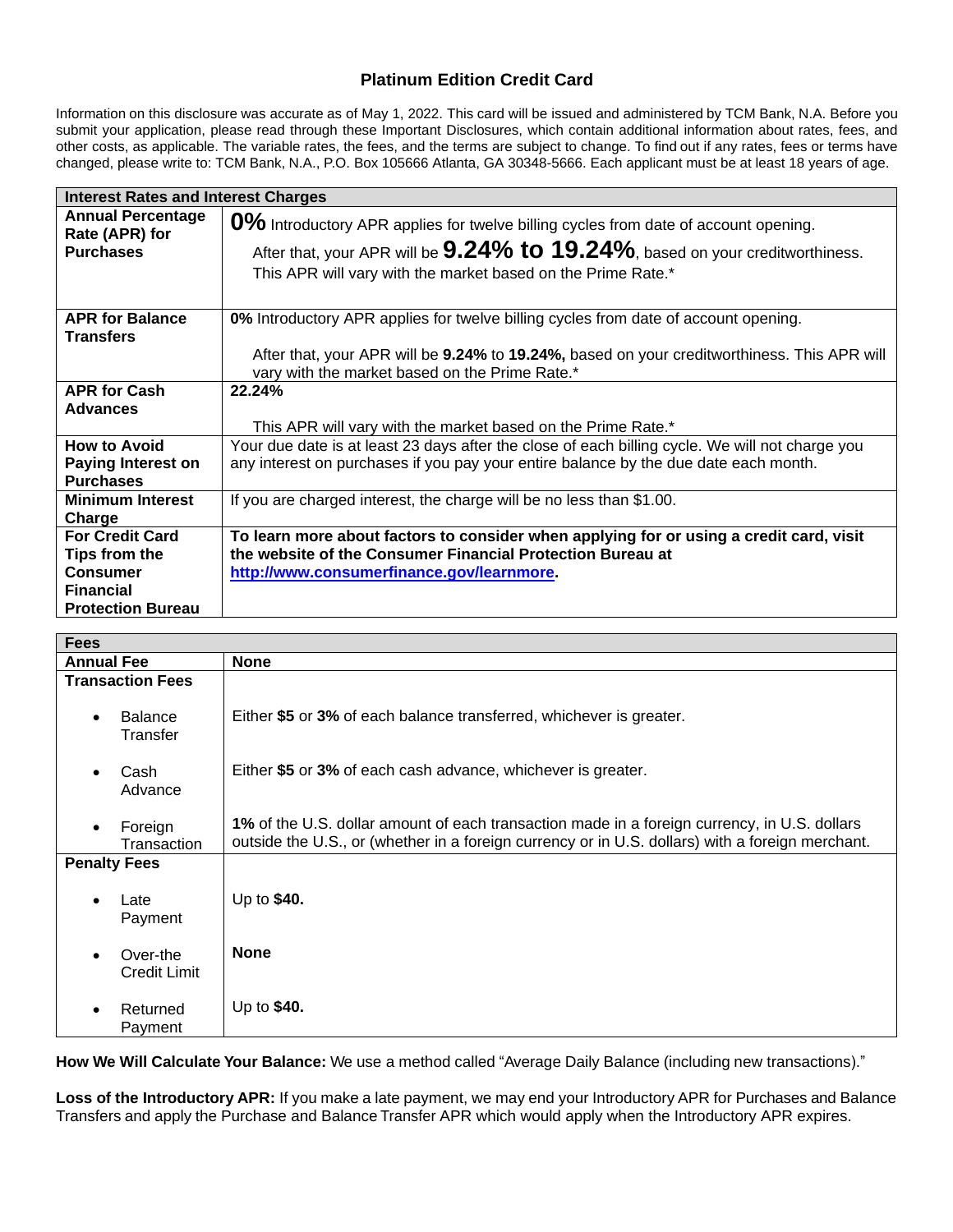**Loss of the Employee Rate:** If you are eligible for the Employee Rate Program, you will receive a 9.24% variable APR on purchases and balance transfers. In the event your current employment ends, we will apply the APR then in effect which would apply when the Introductory APR expires, based on your creditworthiness.

**Billing Rights:** Information on your rights to dispute transactions and how to exercise those rights will be provided in your Cardholder Agreement.

\*We add a margin to the Prime Rate to determine variable APRs. We use the highest Prime Rate listed in *The Wall Street Journal* on the last business day of the calendar month prior to your statement closing date ("Last Business Day") and apply it beginning with the first billing period following the Last Business Day. APRs shown here are based on a 3.50% Prime Rate. For each billing period, the APR is determined by adding a margin to the Prime Rate. The margin for the APR for Purchases and Balance Transfers is 5.74% to 15.74%, based on your creditworthiness and for Cash Advances is 18.74%.

**NOTICE:** A consumer credit report may be requested in connection with this application and subsequent consumer reports may be requested or utilized in connection with an update, renewal or extension of the credit for which application was made. Upon request, you will be informed whether or not a consumer report was requested, and if such report was requested, informed of the name and address of the consumer reporting agency that furnished the report. You agree that we will consider this an Application for a Visa® or Mastercard® account. You agree that we reserve the right, based upon our evaluation of information furnished by you or others, not to open an account.

### **Important Information About Procedures for Opening a New Account**

To help the government fight the funding of terrorism and money laundering activities, Federal law requires all financial institutions to obtain, verify, and record information that identifies each person who opens an account.

What this means for you: When you open an account, we will ask for your name, address, date of birth, and other information that will allow us to identify you. We may also ask to see your driver's license or other identifying documents.

**State Laws Require the Following Notices:** California Residents**:** A married applicant may apply for a separate account. After credit approval, each applicant shall have the right to use this account to the extent of any limit set by the creditor and each applicant may be liable for all amounts extended under this account to any joint applicant. Delaware Residents: Service charges not in excess of those permitted by law will be charged on the outstanding balances from month to month. New York Residents: New York residents may contact the New York state department of financial services by telephone or visit its website for free information on comparative credit card rates, fees and grace periods. New York state department of financial services telephone: (800) 342-3736 and website: [www.dfs.ny.gov.](http://www.dfs.ny.gov/) Ohio Residents: The Ohio laws against discrimination require that all creditors make credit equally available to all credit worthy customers, and that credit reporting agencies maintain separate credit histories on each individual upon request. The Ohio civil rights commission administers compliance with this law. Married Wisconsin Residents: Your signature confirms that this credit obligation is being incurred in the interest of your marriage or family. No provision of any marital property agreement, unilateral statement under Section 766.59, or court decree under Section 766.70, adversely affects the creditor's interest unless, prior to the time the credit is granted, the creditor is furnished a copy of the agreement, statement or decree or has actual knowledge of the adverse provision when the obligation to the creditor is incurred. If the credit card for which you are applying is granted, you will notify TCM Bank if you have a spouse who needs to review notification that credit has been extended to you.

**Applicable Law:** The above rates and fees are governed, as are your Cardholder Agreement and account, by the applicable laws and regulations of the United States of America and to the extent not preempted by federal law, the laws and regulations of the State of Florida.

**Balance Transfer Disclosures:** You agree to allow approximately 30 days for us to process your application and, if approved, transfer the balance(s) to your TCM account. Please continue to make at least minimum payments on your other credit cards until they notify you that the balances have been transferred. If the amounts you request to be transferred do not satisfy the outstanding balance(s) on the designated accounts, you will continue to be responsible for those balances. The total amount of your balance transfer request cannot exceed the amount of your credit line. You may not transfer balances from other accounts issued by TCM Bank. Transfer requests to cash or to yourself cannot be processed. The payment and transfer of balances are contingent upon approval by the bank and receipt of complete, legible balance transfer requests.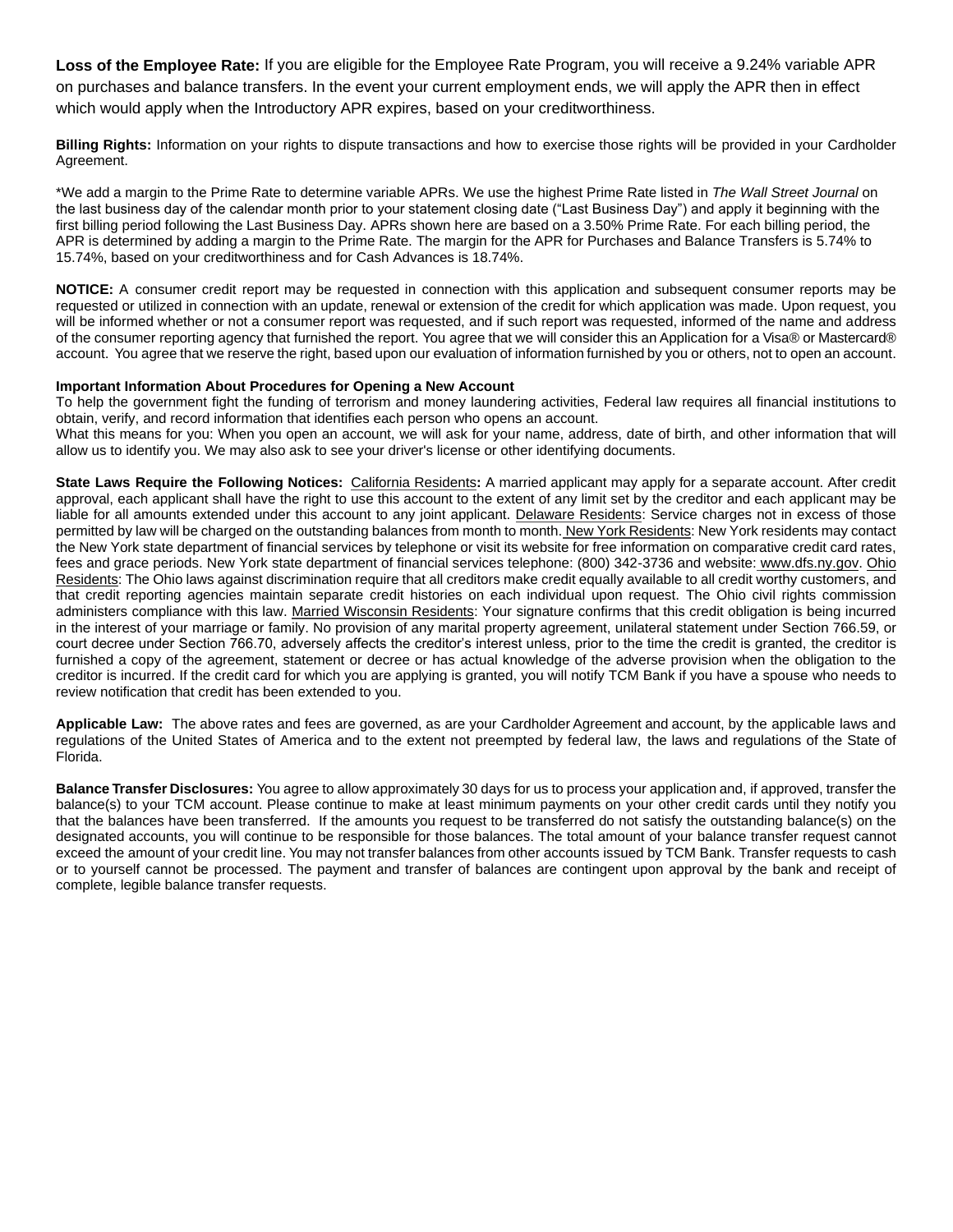## **Secured Platinum Credit Card**

Information on this disclosure was accurate as of May 1, 2022. This card will be issued and administered by TCM Bank, N.A. Before you submit your application, please read through these Important Disclosures, which contain additional information about rates, fees, and other costs, as applicable. The variable rates, the fees, and the terms are subject to change. To find out if any rates, fees or terms have changed, please write to: TCM Bank, N.A., P.O. Box 105666 Atlanta, GA 30348-5666. Each applicant must be at least 18 years of age.

| <b>Interest Rates and Interest Charges</b> |                                                                                                 |
|--------------------------------------------|-------------------------------------------------------------------------------------------------|
| <b>Annual Percentage</b><br>Rate (APR) for | $19.24\%$                                                                                       |
| <b>Purchases</b>                           | This APR will vary with the market based on the Prime Rate.*                                    |
| <b>APR for Balance</b>                     | 19.24%.                                                                                         |
| <b>Transfers</b>                           |                                                                                                 |
|                                            | This APR will vary with the market based on the Prime Rate.*                                    |
| <b>APR for Cash</b>                        | 22.24%                                                                                          |
| <b>Advances</b>                            |                                                                                                 |
|                                            | This APR will vary with the market based on the Prime Rate.*                                    |
| <b>How to Avoid</b>                        | Your due date is at least 23 days after the close of each billing cycle. We will not charge you |
| <b>Paying Interest on</b>                  | any interest on purchases if you pay your entire balance by the due date each month.            |
| <b>Purchases</b>                           |                                                                                                 |
| <b>Minimum Interest</b>                    | If you are charged interest, the charge will be no less than \$1.00.                            |
| Charge                                     |                                                                                                 |
| <b>For Credit Card</b>                     | To learn more about factors to consider when applying for or using a credit card, visit         |
| Tips from the                              | the website of the Consumer Financial Protection Bureau at                                      |
| <b>Consumer</b>                            | http://www.consumerfinance.gov/learnmore.                                                       |
| <b>Financial</b>                           |                                                                                                 |
| <b>Protection Bureau</b>                   |                                                                                                 |

| <b>Fees</b>                             |                                                                                                                                                                                                  |
|-----------------------------------------|--------------------------------------------------------------------------------------------------------------------------------------------------------------------------------------------------|
| <b>Annual Fee</b>                       | \$29                                                                                                                                                                                             |
| <b>Transaction Fees</b>                 |                                                                                                                                                                                                  |
| <b>Balance</b><br>$\bullet$<br>Transfer | Either \$5 or 3% of each balance transferred, whichever is greater.                                                                                                                              |
| Cash<br>$\bullet$<br>Advance            | Either \$5 or 3% of each cash advance, whichever is greater.                                                                                                                                     |
| Foreign<br>$\bullet$<br>Transaction     | 1% of the U.S. dollar amount of each transaction made in a foreign currency, in U.S. dollars<br>outside the U.S., or (whether in a foreign currency or in U.S. dollars) with a foreign merchant. |
| <b>Penalty Fees</b>                     |                                                                                                                                                                                                  |
| Late<br>$\bullet$<br>Payment            | Up to \$40.                                                                                                                                                                                      |
| Over-the<br>Credit Limit                | <b>None</b>                                                                                                                                                                                      |
| Returned<br>Payment                     | Up to \$40.                                                                                                                                                                                      |

**How We Will Calculate Your Balance:** We use a method called "Average Daily Balance (including new transactions)."

**Billing Rights:** Information on your rights to dispute transactions and how to exercise those rights will be provided in your Cardholder Agreement.

\*We add a margin to the Prime Rate to determine variable APRs. We use the highest Prime Rate listed in *The Wall Street Journal* on the last business day of the calendar month prior to your statement closing date ("Last Business Day") and apply it beginning with the first billing period following the Last Business Day. APRs shown here are based on a 3.50% Prime Rate. For each billing period, the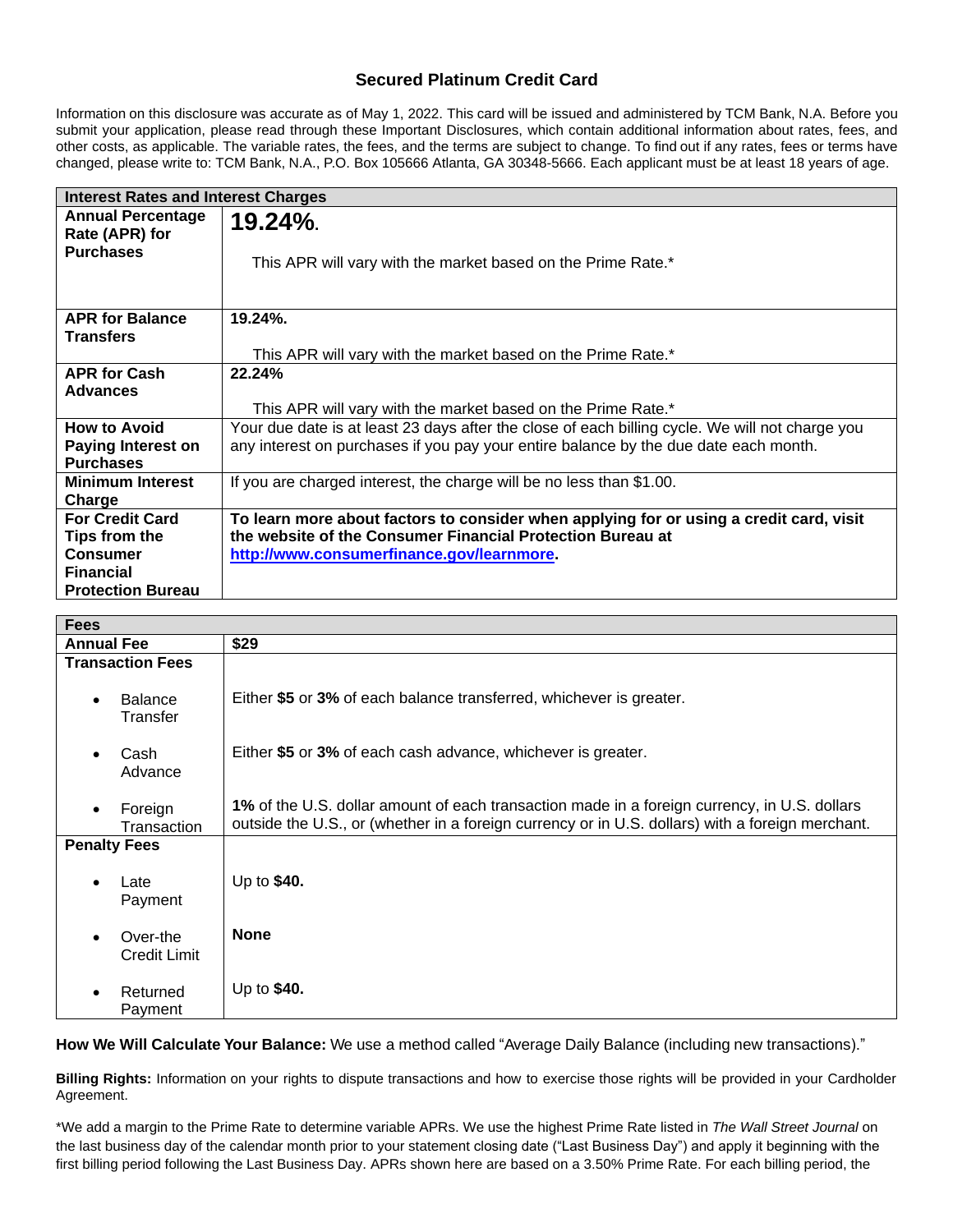APR is determined by adding a margin to the Prime Rate. The margin for the APR for Purchases and Balance Transfers is 15.74% and for Cash Advances is 18.74%.

**NOTICE:** A consumer credit report may be requested in connection with this application and subsequent consumer reports may be requested or utilized in connection with an update, renewal or extension of the credit for which application was made. Upon request, you will be informed whether or not a consumer report was requested, and if such report was requested, informed of the name and address of the consumer reporting agency that furnished the report. You agree that we will consider this an Application for a Visa® or Mastercard® account. You agree that we reserve the right, based upon our evaluation of information furnished by you or others, not to open an account.

### **Important Information About Procedures for Opening a New Account**

To help the government fight the funding of terrorism and money laundering activities, Federal law requires all financial institutions to obtain, verify, and record information that identifies each person who opens an account.

What this means for you: When you open an account, we will ask for your name, address, date of birth, and other information that will allow us to identify you. We may also ask to see your driver's license or other identifying documents.

**State Laws Require the Following Notices:** California Residents**:** A married applicant may apply for a separate account. After credit approval, each applicant shall have the right to use this account to the extent of any limit set by the creditor and each applicant may be liable for all amounts extended under this account to any joint applicant. Delaware Residents: Service charges not in excess of those permitted by law will be charged on the outstanding balances from month to month. New York Residents: New York residents may contact the New York state department of financial services by telephone or visit its website for free information on comparative credit card rates, fees and grace periods. New York state department of financial services telephone: (800) 342-3736 and website: [www.dfs.ny.gov.](http://www.dfs.ny.gov/) Ohio Residents: The Ohio laws against discrimination require that all creditors make credit equally available to all credit worthy customers, and that credit reporting agencies maintain separate credit histories on each individual upon request. The Ohio civil rights commission administers compliance with this law. Married Wisconsin Residents: Your signature confirms that this credit obligation is being incurred in the interest of your marriage or family. No provision of any marital property agreement, unilateral statement under Section 766.59, or court decree under Section 766.70, adversely affects the creditor's interest unless, prior to the time the credit is granted, the creditor is furnished a copy of the agreement, statement or decree or has actual knowledge of the adverse provision when the obligation to the creditor is incurred. If the credit card for which you are applying is granted, you will notify TCM Bank if you have a spouse who needs to review notification that credit has been extended to you.

**Applicable Law:** The above rates and fees are governed, as are your Cardholder Agreement and account, by the applicable laws and regulations of the United States of America and to the extent not preempted by federal law, the laws and regulations of the State of Florida.

**Balance Transfer Disclosures:** You agree to allow approximately 30 days for us to process your application and, if approved, transfer the balance(s) to your TCM account. Please continue to make at least minimum payments on your other credit cards until they notify you that the balances have been transferred. If the amounts you request to be transferred do not satisfy the outstanding balance(s) on the designated accounts, you will continue to be responsible for those balances. The total amount of your balance transfer request cannot exceed the amount of your credit line. You may not transfer balances from other accounts issued by TCM Bank. Transfer requests to cash or to yourself cannot be processed. The payment and transfer of balances are contingent upon approval by the bank and receipt of complete, legible balance transfer requests.

#### **Deposit Account Disclosures:**

Your Secured Deposit Account will serve as collateral for your credit card obligations to us.

- This is a non-interest bearing account.
- You must deposit between \$300 and \$5,000 to open this account and must maintain a balance equal to your approved credit limit.
- There are no fees associated with your account.
- You may not make any withdrawals from or deposits to this account.

The full deposit agreement for your Secured Deposit Account will be provided with your card. If you disagree with the terms and conditions of the deposit agreement you should contact us immediately after you receive it and request to close the Secured Deposit Account and your credit card account.

You understand that the terms of your Secured Deposit Account are subject to change. IMPORTANT NOTICE REGARDING CHANGES IN TERMS: We reserve the right to unilaterally change the terms of your Secured Deposit Account at any time for any reason. All changes in terms will be subject to the requirements of applicable law.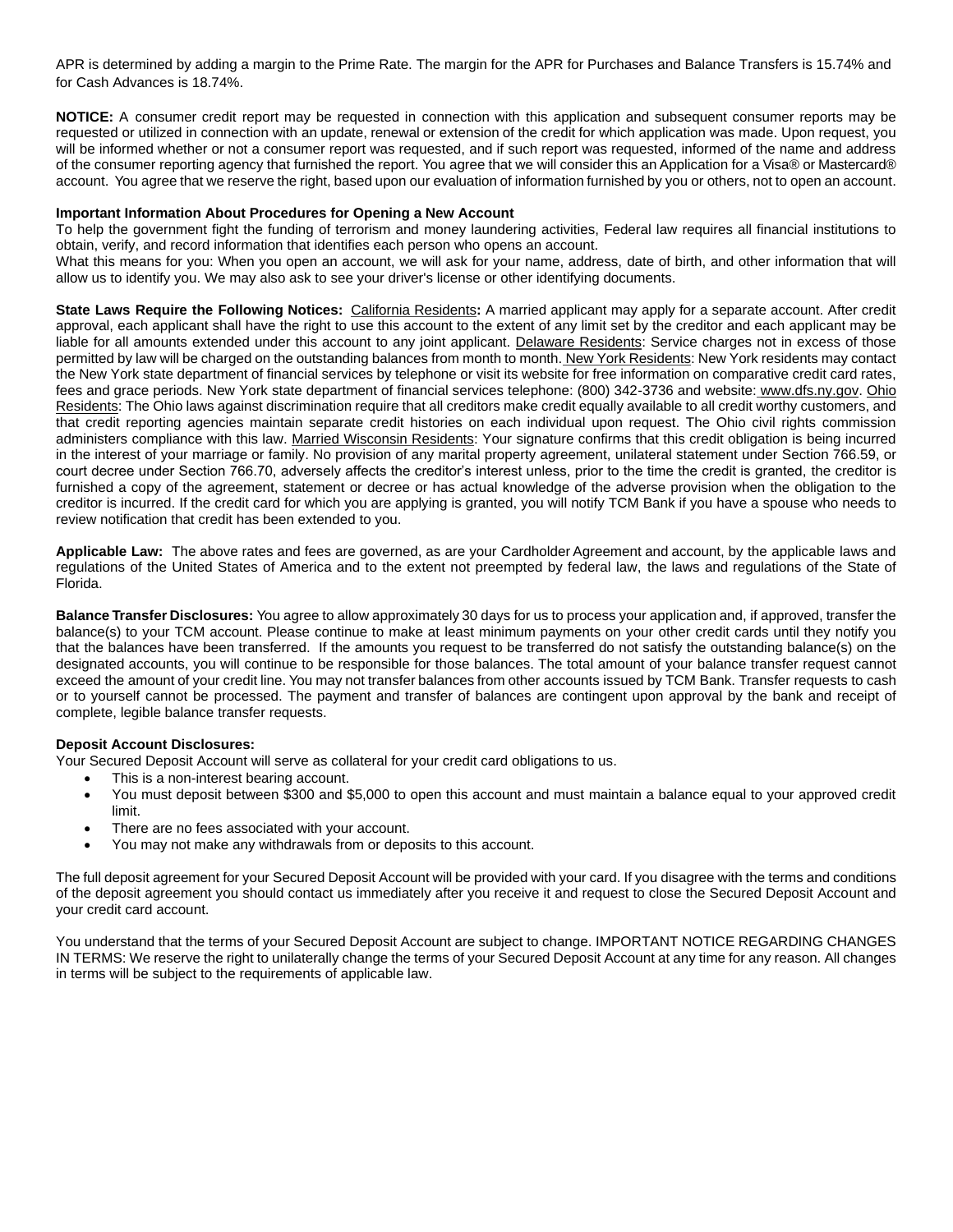# **Visa® Signature Travel Credit Card**

Information on this disclosure was accurate as of May 1, 2022. This card will be issued and administered by TCM Bank, N.A. Before you submit your application, please read through these Important Disclosures, which contain additional information about rates, fees, and other costs, as applicable. The variable rates, the fees, and the terms are subject to change. To find out if any rates, fees or terms have changed, please write to: TCM Bank, N.A., P.O. Box 105666 Atlanta, GA 30348-5666. Each applicant must be at least 18 years of age.

| <b>Interest Rates and Interest Charges</b>                                                                 |                                                                                                                                                                                                                                              |
|------------------------------------------------------------------------------------------------------------|----------------------------------------------------------------------------------------------------------------------------------------------------------------------------------------------------------------------------------------------|
| <b>Annual Percentage</b><br>Rate (APR) for<br><b>Purchases</b>                                             | 0% Introductory APR applies for twelve billing cycles from date of account opening.<br>After that, your APR will be $13.24\%$ to $19.24\%$ , based on your creditworthiness.<br>This APR will vary with the market based on the Prime Rate.* |
| <b>APR for Balance</b><br><b>Transfers</b>                                                                 | 0% Introductory APR applies for twelve billing cycles from date of account opening.<br>After that, your APR will be 13.24% to 19.24%, based on your creditworthiness. This APR<br>will vary with the market based on the Prime Rate.*        |
| <b>APR for Cash</b><br><b>Advances</b>                                                                     | 22.24%<br>This APR will vary with the market based on the Prime Rate.*                                                                                                                                                                       |
| <b>How to Avoid</b><br><b>Paying Interest on</b><br><b>Purchases</b>                                       | Your due date is at least 23 days after the close of each billing cycle. We will not charge you<br>any interest on purchases if you pay your entire balance by the due date each month.                                                      |
| <b>Minimum Interest</b><br>Charge                                                                          | If you are charged interest, the charge will be no less than \$1.00.                                                                                                                                                                         |
| <b>For Credit Card</b><br>Tips from the<br><b>Consumer</b><br><b>Financial</b><br><b>Protection Bureau</b> | To learn more about factors to consider when applying for or using a credit card, visit<br>the website of the Consumer Financial Protection Bureau at<br>http://www.consumerfinance.gov/learnmore.                                           |

| <b>Fees</b>                             |                                                                                                                                                                                                  |
|-----------------------------------------|--------------------------------------------------------------------------------------------------------------------------------------------------------------------------------------------------|
| <b>Annual Fee</b>                       | <b>None</b>                                                                                                                                                                                      |
| <b>Transaction Fees</b>                 |                                                                                                                                                                                                  |
| <b>Balance</b><br>$\bullet$<br>Transfer | Either \$5 or 3% of each balance transferred, whichever is greater.                                                                                                                              |
| Cash<br>$\bullet$<br>Advance            | Either \$5 or 3% of each cash advance, whichever is greater.                                                                                                                                     |
| Foreign<br>$\bullet$<br>Transaction     | 1% of the U.S. dollar amount of each transaction made in a foreign currency, in U.S. dollars<br>outside the U.S., or (whether in a foreign currency or in U.S. dollars) with a foreign merchant. |
| <b>Penalty Fees</b>                     |                                                                                                                                                                                                  |
| Late<br>$\bullet$<br>Payment            | Up to \$40.                                                                                                                                                                                      |
| Over-the<br><b>Credit Limit</b>         | <b>None</b>                                                                                                                                                                                      |
| Returned<br>Payment                     | Up to \$40.                                                                                                                                                                                      |

**How We Will Calculate Your Balance:** We use a method called "Average Daily Balance (including new transactions)."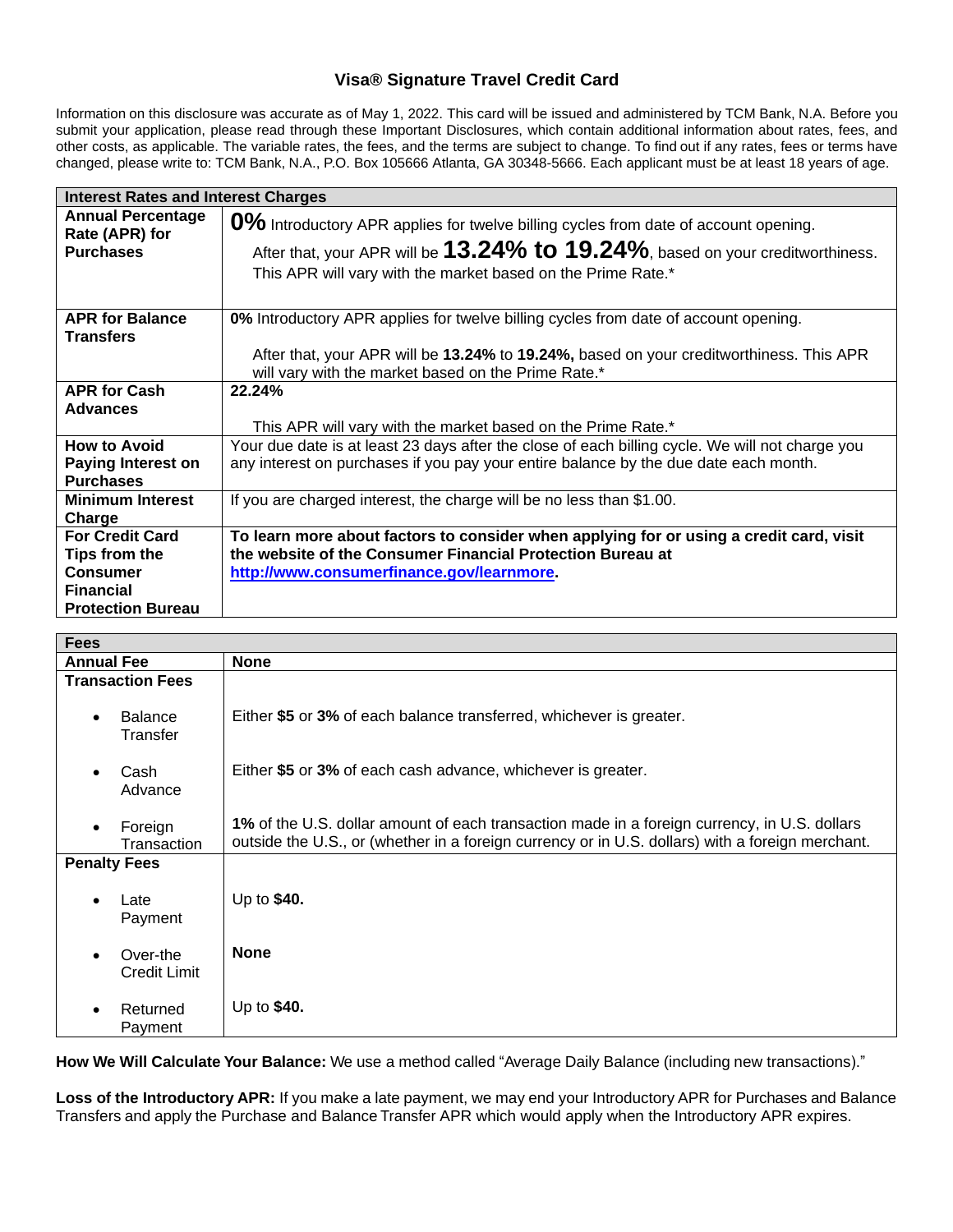**Loss of the Employee Rate:** If you are eligible for the Employee Rate Program, you will receive an 13.24% variable APR on purchases and balance transfers. In the event your current employment ends, we will apply the APR then in effect which would apply when the Introductory APR expires, based on your creditworthiness.

**Billing Rights:** Information on your rights to dispute transactions and how to exercise those rights will be provided in your Cardholder Agreement.

\*We add a margin to the Prime Rate to determine variable APRs. We use the highest Prime Rate listed in *The Wall Street Journal* on the last business day of the calendar month prior to your statement closing date ("Last Business Day") and apply it beginning with the first billing period following the Last Business Day. APRs shown here are based on a 3.50% Prime Rate. For each billing period, the APR is determined by adding a margin to the Prime Rate. The margin for the APR for Purchases and Balance Transfers is 9.74% to 15.74%, based on your creditworthiness and for Cash Advances is 18.74%.

**NOTICE:** A consumer credit report may be requested in connection with this application and subsequent consumer reports may be requested or utilized in connection with an update, renewal or extension of the credit for which application was made. Upon request, you will be informed whether or not a consumer report was requested, and if such report was requested, informed of the name and address of the consumer reporting agency that furnished the report. You agree that we will consider this an Application for a Visa® or Mastercard® account. You agree that we reserve the right, based upon our evaluation of information furnished by you or others, not to open an account.

#### **Important Information About Procedures for Opening a New Account**

To help the government fight the funding of terrorism and money laundering activities, Federal law requires all financial institutions to obtain, verify, and record information that identifies each person who opens an account.

What this means for you: When you open an account, we will ask for your name, address, date of birth, and other information that will allow us to identify you. We may also ask to see your driver's license or other identifying documents.

**State Laws Require the Following Notices:** California Residents**:** A married applicant may apply for a separate account. After credit approval, each applicant shall have the right to use this account to the extent of any limit set by the creditor and each applicant may be liable for all amounts extended under this account to any joint applicant. Delaware Residents: Service charges not in excess of those permitted by law will be charged on the outstanding balances from month to month. New York Residents: New York residents may contact the New York state department of financial services by telephone or visit its website for free information on comparative credit card rates, fees and grace periods. New York state department of financial services telephone: (800) 342-3736 and website: [www.dfs.ny.gov.](http://www.dfs.ny.gov/) Ohio Residents: The Ohio laws against discrimination require that all creditors make credit equally available to all credit worthy customers, and that credit reporting agencies maintain separate credit histories on each individual upon request. The Ohio civil rights commission administers compliance with this law. Married Wisconsin Residents: Your signature confirms that this credit obligation is being incurred in the interest of your marriage or family. No provision of any marital property agreement, unilateral statement under Section 766.59, or court decree under Section 766.70, adversely affects the creditor's interest unless, prior to the time the credit is granted, the creditor is furnished a copy of the agreement, statement or decree or has actual knowledge of the adverse provision when the obligation to the creditor is incurred. If the credit card for which you are applying is granted, you will notify TCM Bank if you have a spouse who needs to review notification that credit has been extended to you.

**Applicable Law:** The above rates and fees are governed, as are your Cardholder Agreement and account, by the applicable laws and regulations of the United States of America and to the extent not preempted by federal law, the laws and regulations of the State of Florida.

**Balance Transfer Disclosures:** You agree to allow approximately 30 days for us to process your application and, if approved, transfer the balance(s) to your TCM account. Please continue to make at least minimum payments on your other credit cards until they notify you that the balances have been transferred. If the amounts you request to be transferred do not satisfy the outstanding balance(s) on the designated accounts, you will continue to be responsible for those balances. The total amount of your balance transfer request cannot exceed the amount of your credit line. You may not transfer balances from other accounts issued by TCM Bank. Transfer requests to cash or to yourself cannot be processed. The payment and transfer of balances are contingent upon approval by the bank and receipt of complete, legible balance transfer requests.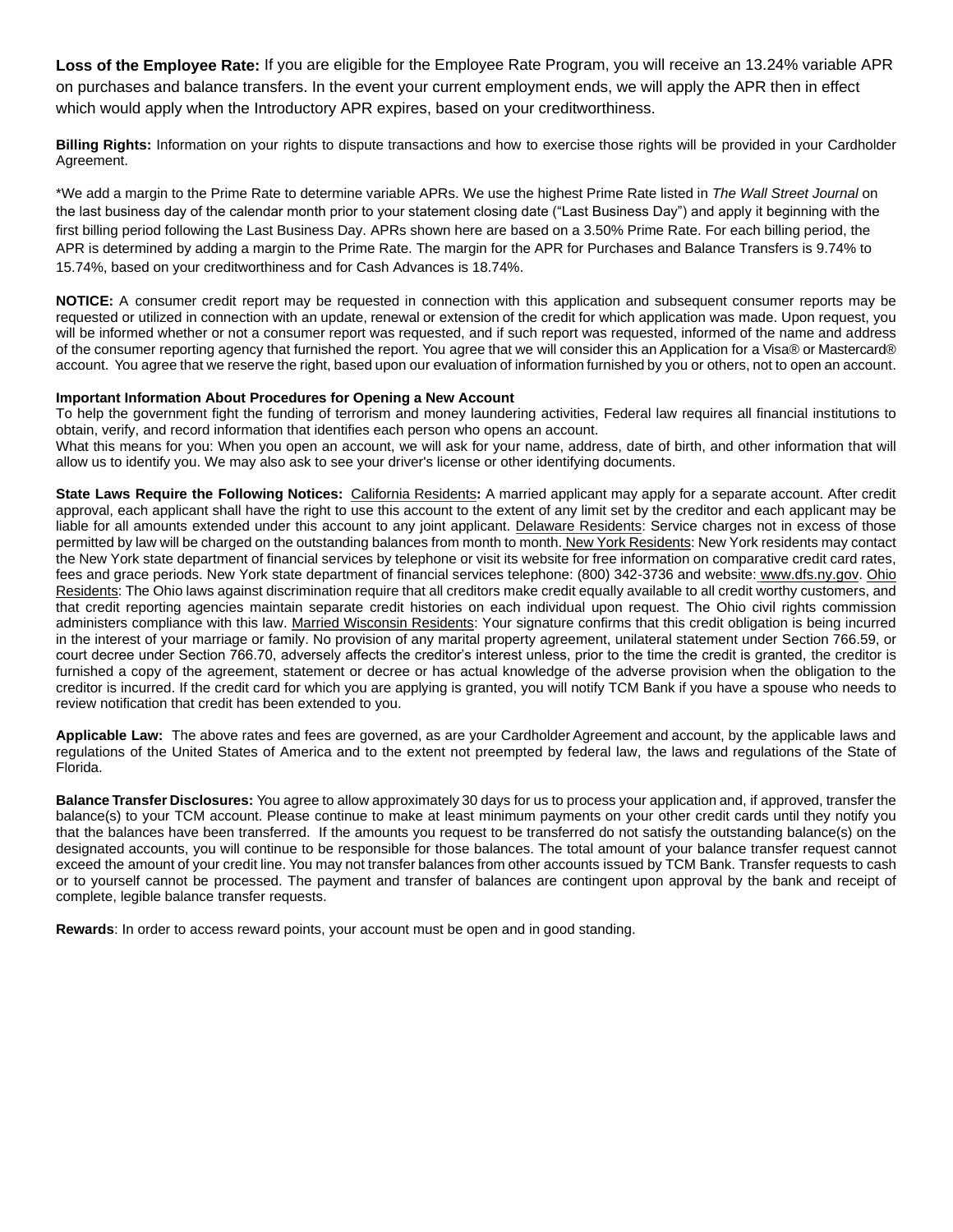# **World Mastercard® Credit Card**

Information on this disclosure was accurate as of May 1, 2022. This card will be issued and administered by TCM Bank, N.A. Before you submit your application, please read through these Important Disclosures, which contain additional information about rates, fees, and other costs, as applicable. The variable rates, the fees, and the terms are subject to change. To find out if any rates, fees or terms have changed, please write to: TCM Bank, N.A., P.O. Box 105666 Atlanta, GA 30348-5666. Each applicant must be at least 18 years of age.

| <b>Interest Rates and Interest Charges</b>                           |                                                                                                                                                                                                                                              |
|----------------------------------------------------------------------|----------------------------------------------------------------------------------------------------------------------------------------------------------------------------------------------------------------------------------------------|
| <b>Annual Percentage</b><br>Rate (APR) for<br><b>Purchases</b>       | 0% Introductory APR applies for twelve billing cycles from date of account opening.<br>After that, your APR will be $13.24\%$ to $19.24\%$ , based on your creditworthiness.<br>This APR will vary with the market based on the Prime Rate.* |
| <b>APR for Balance</b>                                               | 0% Introductory APR applies for twelve billing cycles from date of account opening.                                                                                                                                                          |
| <b>Transfers</b>                                                     | After that, your APR will be 13.24% to 19.24%, based on your creditworthiness. This APR<br>will vary with the market based on the Prime Rate.*                                                                                               |
| <b>APR for Cash</b>                                                  | 22.24%                                                                                                                                                                                                                                       |
| <b>Advances</b>                                                      | This APR will vary with the market based on the Prime Rate.*                                                                                                                                                                                 |
| <b>How to Avoid</b><br><b>Paying Interest on</b><br><b>Purchases</b> | Your due date is at least 23 days after the close of each billing cycle. We will not charge you<br>any interest on purchases if you pay your entire balance by the due date each month.                                                      |
| <b>Minimum Interest</b><br>Charge                                    | If you are charged interest, the charge will be no less than \$1.00.                                                                                                                                                                         |
| <b>For Credit Card</b>                                               | To learn more about factors to consider when applying for or using a credit card, visit                                                                                                                                                      |
| Tips from the                                                        | the website of the Consumer Financial Protection Bureau at                                                                                                                                                                                   |
| <b>Consumer</b><br><b>Financial</b>                                  | http://www.consumerfinance.gov/learnmore.                                                                                                                                                                                                    |
| <b>Protection Bureau</b>                                             |                                                                                                                                                                                                                                              |

| <b>Fees</b>                             |                                                                                                                                                                                                  |
|-----------------------------------------|--------------------------------------------------------------------------------------------------------------------------------------------------------------------------------------------------|
| <b>Annual Fee</b>                       | <b>None</b>                                                                                                                                                                                      |
| <b>Transaction Fees</b>                 |                                                                                                                                                                                                  |
| <b>Balance</b><br>$\bullet$<br>Transfer | Either \$5 or 3% of each balance transferred, whichever is greater.                                                                                                                              |
| Cash<br>$\bullet$<br>Advance            | Either \$5 or 3% of each cash advance, whichever is greater.                                                                                                                                     |
| Foreign<br>$\bullet$<br>Transaction     | 1% of the U.S. dollar amount of each transaction made in a foreign currency, in U.S. dollars<br>outside the U.S., or (whether in a foreign currency or in U.S. dollars) with a foreign merchant. |
| <b>Penalty Fees</b>                     |                                                                                                                                                                                                  |
| Late<br>$\bullet$<br>Payment            | Up to \$40.                                                                                                                                                                                      |
| Over-the<br><b>Credit Limit</b>         | <b>None</b>                                                                                                                                                                                      |
| Returned<br>$\bullet$<br>Payment        | Up to \$40.                                                                                                                                                                                      |

**How We Will Calculate Your Balance:** We use a method called "Average Daily Balance (including new transactions)."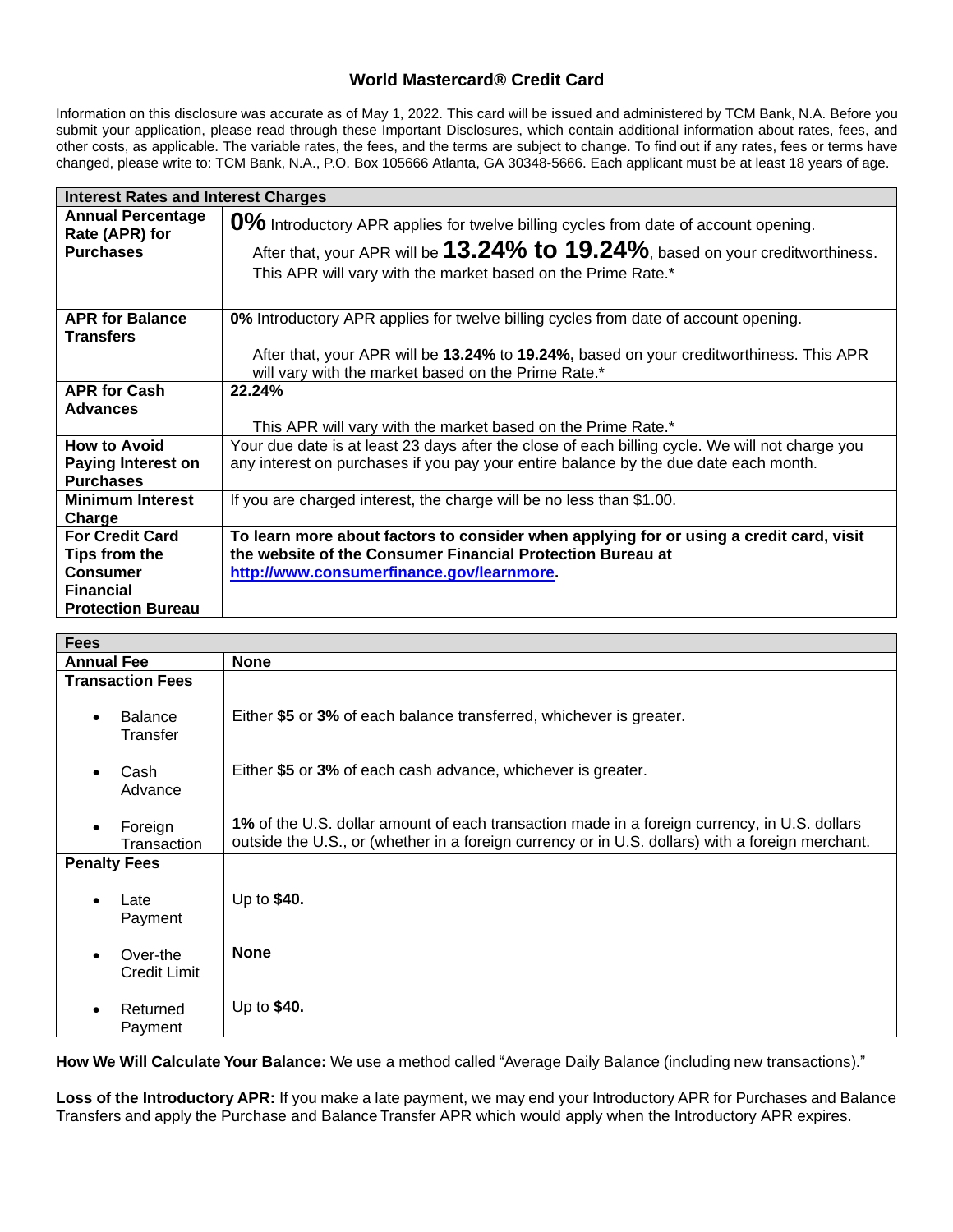**Loss of the Employee Rate:** If you are eligible for the Employee Rate Program, you will receive a 13.24% variable APR on purchases and balance transfers. In the event your current employment ends, we will apply the APR then in effect which would apply when the Introductory APR expires, based on your creditworthiness.

**Billing Rights:** Information on your rights to dispute transactions and how to exercise those rights will be provided in your Cardholder Agreement.

\*We add a margin to the Prime Rate to determine variable APRs. We use the highest Prime Rate listed in *The Wall Street Journal* on the last business day of the calendar month prior to your statement closing date ("Last Business Day") and apply it beginning with the first billing period following the Last Business Day. APRs shown here are based on a 3.50% Prime Rate. For each billing period, the APR is determined by adding a margin to the Prime Rate. The margin for the APR for Purchases and Balance Transfers is 9.74% to 15.74%, based on your creditworthiness and for Cash Advances is 18.74%.

**NOTICE:** A consumer credit report may be requested in connection with this application and subsequent consumer reports may be requested or utilized in connection with an update, renewal or extension of the credit for which application was made. Upon request, you will be informed whether or not a consumer report was requested, and if such report was requested, informed of the name and address of the consumer reporting agency that furnished the report. You agree that we will consider this an Application for a Visa® or Mastercard® account. You agree that we reserve the right, based upon our evaluation of information furnished by you or others, not to open an account.

#### **Important Information About Procedures for Opening a New Account**

To help the government fight the funding of terrorism and money laundering activities, Federal law requires all financial institutions to obtain, verify, and record information that identifies each person who opens an account.

What this means for you: When you open an account, we will ask for your name, address, date of birth, and other information that will allow us to identify you. We may also ask to see your driver's license or other identifying documents.

**State Laws Require the Following Notices:** California Residents**:** A married applicant may apply for a separate account. After credit approval, each applicant shall have the right to use this account to the extent of any limit set by the creditor and each applicant may be liable for all amounts extended under this account to any joint applicant. Delaware Residents: Service charges not in excess of those permitted by law will be charged on the outstanding balances from month to month. New York Residents: New York residents may contact the New York state department of financial services by telephone or visit its website for free information on comparative credit card rates, fees and grace periods. New York state department of financial services telephone: (800) 342-3736 and website: [www.dfs.ny.gov.](http://www.dfs.ny.gov/) Ohio Residents: The Ohio laws against discrimination require that all creditors make credit equally available to all credit worthy customers, and that credit reporting agencies maintain separate credit histories on each individual upon request. The Ohio civil rights commission administers compliance with this law. Married Wisconsin Residents: Your signature confirms that this credit obligation is being incurred in the interest of your marriage or family. No provision of any marital property agreement, unilateral statement under Section 766.59, or court decree under Section 766.70, adversely affects the creditor's interest unless, prior to the time the credit is granted, the creditor is furnished a copy of the agreement, statement or decree or has actual knowledge of the adverse provision when the obligation to the creditor is incurred. If the credit card for which you are applying is granted, you will notify TCM Bank if you have a spouse who needs to review notification that credit has been extended to you.

**Applicable Law:** The above rates and fees are governed, as are your Cardholder Agreement and account, by the applicable laws and regulations of the United States of America and to the extent not preempted by federal law, the laws and regulations of the State of Florida.

**Balance Transfer Disclosures:** You agree to allow approximately 30 days for us to process your application and, if approved, transfer the balance(s) to your TCM account. Please continue to make at least minimum payments on your other credit cards until they notify you that the balances have been transferred. If the amounts you request to be transferred do not satisfy the outstanding balance(s) on the designated accounts, you will continue to be responsible for those balances. The total amount of your balance transfer request cannot exceed the amount of your credit line. You may not transfer balances from other accounts issued by TCM Bank. Transfer requests to cash or to yourself cannot be processed. The payment and transfer of balances are contingent upon approval by the bank and receipt of complete, legible balance transfer requests.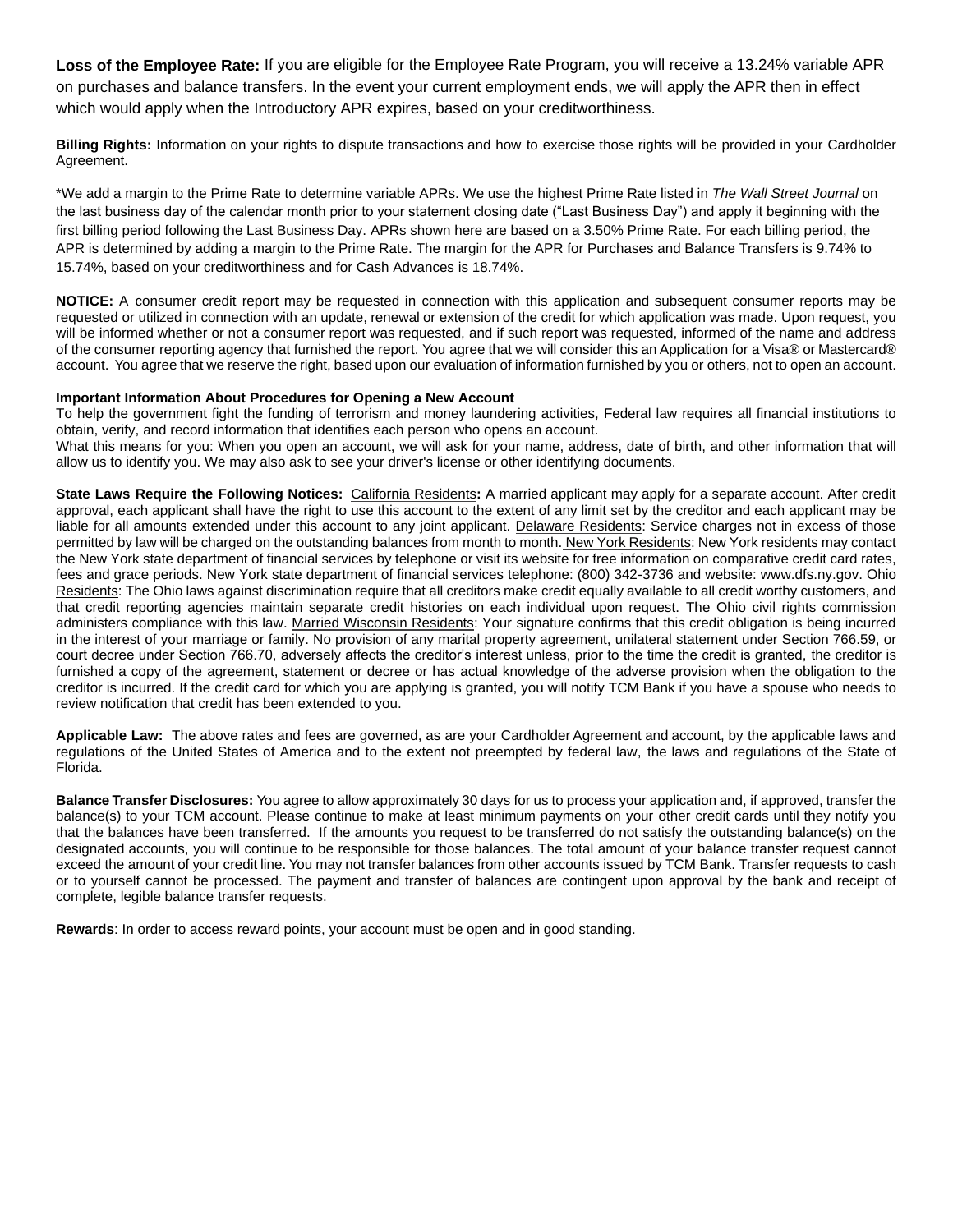## **Rewards Platinum Credit Card**

Information on this disclosure was accurate as of May 1, 2022. This card will be issued and administered by TCM Bank, N.A. Before you submit your application, please read through these Important Disclosures, which contain additional information about rates, fees, and other costs, as applicable. The variable rates, the fees, and the terms are subject to change. To find out if any rates, fees or terms have changed, please write to: TCM Bank, N.A., P.O. Box 105666 Atlanta, GA 30348-5666. Each applicant must be at least 18 years of age.

| <b>Interest Rates and Interest Charges</b> |                                                                                                 |  |
|--------------------------------------------|-------------------------------------------------------------------------------------------------|--|
| <b>Annual Percentage</b><br>Rate (APR) for | The standard APR will be $10.24\%$ to $20.24\%$ , based on your creditworthiness.               |  |
| <b>Purchases</b>                           | This APR will vary with the market based on the Prime Rate.*                                    |  |
| <b>APR for Balance</b>                     | The standard APR will be 10.24% to 20.24%, based on your creditworthiness.                      |  |
| <b>Transfers</b>                           |                                                                                                 |  |
|                                            | This APR will vary with the market based on the Prime Rate.*                                    |  |
| <b>APR for Cash</b>                        | 22.24%                                                                                          |  |
| <b>Advances</b>                            |                                                                                                 |  |
|                                            | This APR will vary with the market based on the Prime Rate.*                                    |  |
| <b>How to Avoid</b>                        | Your due date is at least 23 days after the close of each billing cycle. We will not charge you |  |
| <b>Paying Interest on</b>                  | any interest on purchases if you pay your entire balance by the due date each month.            |  |
| <b>Purchases</b>                           |                                                                                                 |  |
| <b>Minimum Interest</b>                    | If you are charged interest, the charge will be no less than \$1.00.                            |  |
| Charge                                     |                                                                                                 |  |
| <b>For Credit Card</b>                     | To learn more about factors to consider when applying for or using a credit card, visit         |  |
| Tips from the                              | the website of the Consumer Financial Protection Bureau at                                      |  |
| <b>Consumer</b>                            | http://www.consumerfinance.gov/learnmore.                                                       |  |
| <b>Financial</b>                           |                                                                                                 |  |
| <b>Protection Bureau</b>                   |                                                                                                 |  |

| <b>Fees</b>                                  |                                                                                                                                                                                                  |  |
|----------------------------------------------|--------------------------------------------------------------------------------------------------------------------------------------------------------------------------------------------------|--|
| <b>Annual Fee</b>                            | <b>None</b>                                                                                                                                                                                      |  |
| <b>Transaction Fees</b>                      |                                                                                                                                                                                                  |  |
| <b>Balance</b><br>$\bullet$<br>Transfer      | Either \$5 or 3% of each balance transferred, whichever is greater.                                                                                                                              |  |
| Cash<br>$\bullet$<br>Advance                 | Either \$5 or 3% of each cash advance, whichever is greater.                                                                                                                                     |  |
| Foreign<br>$\bullet$<br>Transaction          | 1% of the U.S. dollar amount of each transaction made in a foreign currency, in U.S. dollars<br>outside the U.S., or (whether in a foreign currency or in U.S. dollars) with a foreign merchant. |  |
| <b>Penalty Fees</b>                          |                                                                                                                                                                                                  |  |
| Late<br>$\bullet$<br>Payment                 | Up to \$40.                                                                                                                                                                                      |  |
| Over-the<br>$\bullet$<br><b>Credit Limit</b> | <b>None</b>                                                                                                                                                                                      |  |
| Returned<br>$\bullet$<br>Payment             | Up to \$40.                                                                                                                                                                                      |  |

**How We Will Calculate Your Balance:** We use a method called "Average Daily Balance (including new transactions)."

**Billing Rights:** Information on your rights to dispute transactions and how to exercise those rights will be provided in your Cardholder Agreement.

\*We add a margin to the Prime Rate to determine variable APRs. We use the highest Prime Rate listed in *The Wall Street Journal* on the last business day of the calendar month prior to your statement closing date ("Last Business Day") and apply it beginning with the first billing period following the Last Business Day. APRs shown here are based on a 3.50% Prime Rate. For each billing period, the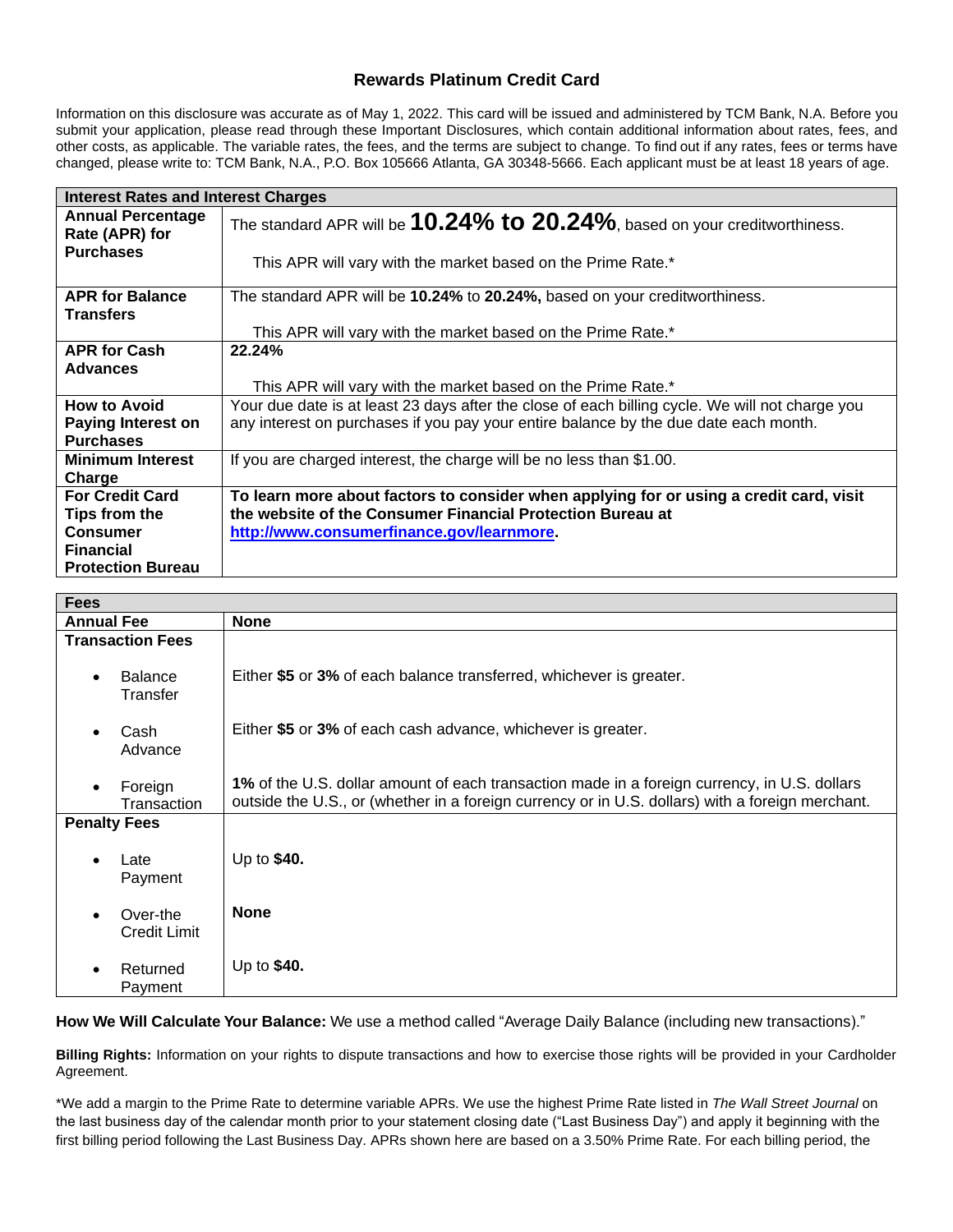APR is determined by adding a margin to the Prime Rate. The margin for the APR for Purchases and Balance Transfers is 6.74% to 16.74%, based on your creditworthiness and for Cash Advances is 18.74%.

**NOTICE:** A consumer credit report may be requested in connection with this application and subsequent consumer reports may be requested or utilized in connection with an update, renewal or extension of the credit for which application was made. Upon request, you will be informed whether or not a consumer report was requested, and if such report was requested, informed of the name and address of the consumer reporting agency that furnished the report. You agree that we will consider this an Application for a Visa® or Mastercard® account. You agree that we reserve the right, based upon our evaluation of information furnished by you or others, not to open an account.

### **Important Information About Procedures for Opening a New Account**

To help the government fight the funding of terrorism and money laundering activities, Federal law requires all financial institutions to obtain, verify, and record information that identifies each person who opens an account. What this means for you: When you open an account, we will ask for your name, address, date of birth, and other information that will allow us to identify you. We may also ask to see your driver's license or other identifying documents.

**State Laws Require the Following Notices:** California Residents**:** A married applicant may apply for a separate account. After credit approval, each applicant shall have the right to use this account to the extent of any limit set by the creditor and each applicant may be liable for all amounts extended under this account to any joint applicant. Delaware Residents: Service charges not in excess of those permitted by law will be charged on the outstanding balances from month to month. New York Residents: New York residents may contact the New York state department of financial services by telephone or visit its website for free information on comparative credit card rates, fees and grace periods. New York state department of financial services telephone: (800) 342-3736 and website: [www.dfs.ny.gov.](http://www.dfs.ny.gov/) Ohio Residents: The Ohio laws against discrimination require that all creditors make credit equally available to all credit worthy customers, and that credit reporting agencies maintain separate credit histories on each individual upon request. The Ohio civil rights commission administers compliance with this law. Married Wisconsin Residents: Your signature confirms that this credit obligation is being incurred in the interest of your marriage or family. No provision of any marital property agreement, unilateral statement under Section 766.59, or court decree under Section 766.70, adversely affects the creditor's interest unless, prior to the time the credit is granted, the creditor is furnished a copy of the agreement, statement or decree or has actual knowledge of the adverse provision when the obligation to the creditor is incurred. If the credit card for which you are applying is granted, you will notify TCM Bank if you have a spouse who needs to review notification that credit has been extended to you.

**Applicable Law:** The above rates and fees are governed, as are your Cardholder Agreement and account, by the applicable laws and regulations of the United States of America and to the extent not preempted by federal law, the laws and regulations of the State of Florida.

**Balance Transfer Disclosures:** You agree to allow approximately 30 days for us to process your application and, if approved, transfer the balance(s) to your TCM account. Please continue to make at least minimum payments on your other credit cards until they notify you that the balances have been transferred. If the amounts you request to be transferred do not satisfy the outstanding balance(s) on the designated accounts, you will continue to be responsible for those balances. The total amount of your balance transfer request cannot exceed the amount of your credit line. You may not transfer balances from other accounts issued by TCM Bank. Transfer requests to cash or to yourself cannot be processed. The payment and transfer of balances are contingent upon approval by the bank and receipt of complete, legible balance transfer requests.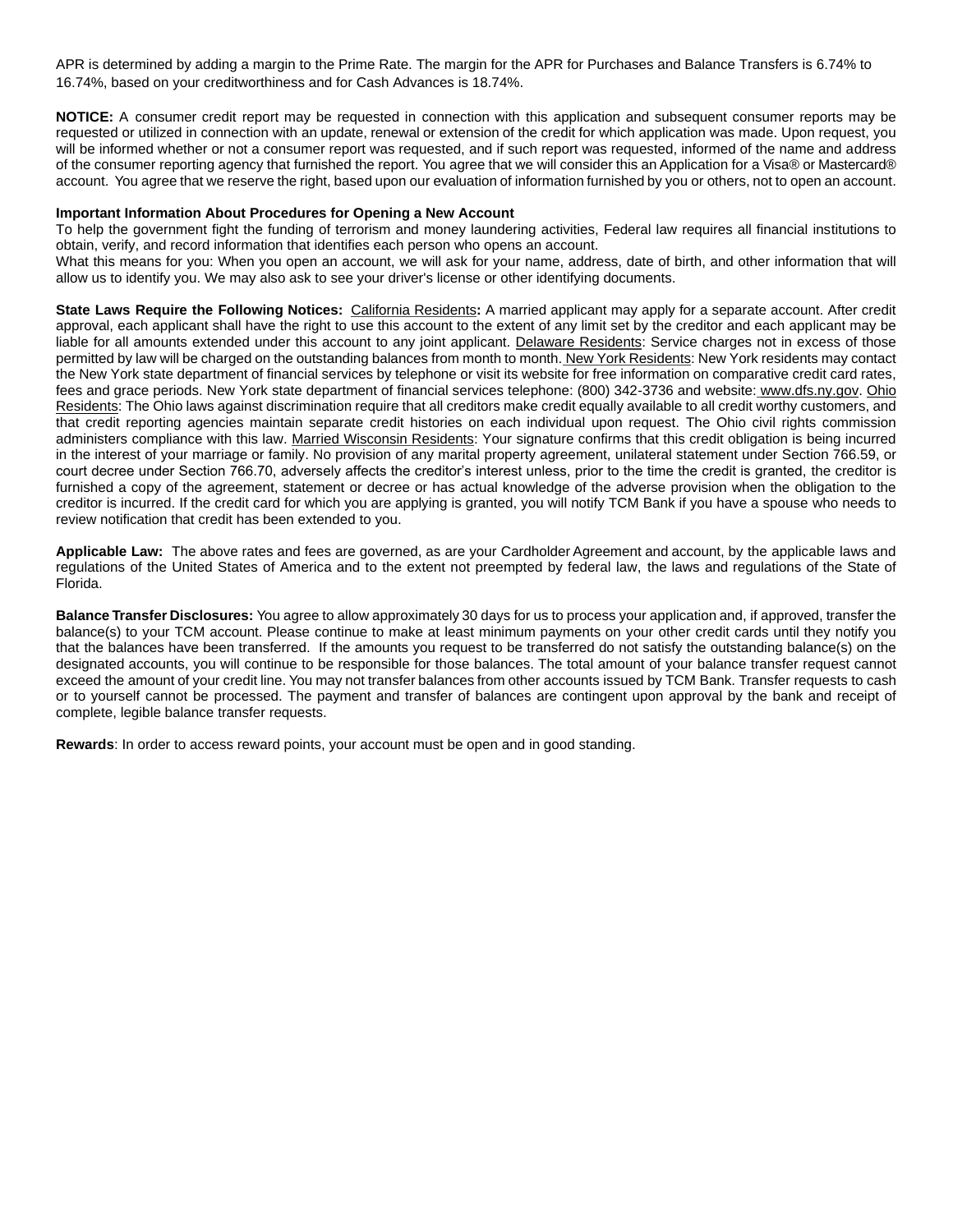### **World Mastercard® Credit Card**

Information on this disclosure was accurate as of May 1, 2022. This card will be issued and administered by TCM Bank, N.A. Before you submit your application, please read through these Important Disclosures, which contain additional information about rates, fees, and other costs, as applicable. The variable rates, the fees, and the terms are subject to change. To find out if any rates, fees or terms have changed, please write to: TCM Bank, N.A., P.O. Box 105666 Atlanta, GA 30348-5666. Each applicant must be at least 18 years of age.

| <b>Interest Rates and Interest Charges</b> |                                                                                                 |  |
|--------------------------------------------|-------------------------------------------------------------------------------------------------|--|
| <b>Annual Percentage</b><br>Rate (APR) for | The standard APR will be $10.24\%$ to $16.24\%$ , based on your creditworthiness.               |  |
| <b>Purchases</b>                           | This APR will vary with the market based on the Prime Rate.*                                    |  |
| <b>APR for Balance</b>                     | The standard APR will be 10.24% to 16.24%, based on your creditworthiness.                      |  |
| <b>Transfers</b>                           |                                                                                                 |  |
|                                            | This APR will vary with the market based on the Prime Rate.*                                    |  |
| <b>APR for Cash</b>                        | 22.24%                                                                                          |  |
| <b>Advances</b>                            |                                                                                                 |  |
|                                            | This APR will vary with the market based on the Prime Rate.*                                    |  |
| <b>How to Avoid</b>                        | Your due date is at least 23 days after the close of each billing cycle. We will not charge you |  |
| <b>Paying Interest on</b>                  | any interest on purchases if you pay your entire balance by the due date each month.            |  |
| <b>Purchases</b>                           |                                                                                                 |  |
| <b>Minimum Interest</b>                    | If you are charged interest, the charge will be no less than \$1.00.                            |  |
| Charge                                     |                                                                                                 |  |
| <b>For Credit Card</b>                     | To learn more about factors to consider when applying for or using a credit card, visit         |  |
| Tips from the                              | the website of the Consumer Financial Protection Bureau at                                      |  |
| <b>Consumer</b>                            | http://www.consumerfinance.gov/learnmore.                                                       |  |
| <b>Financial</b>                           |                                                                                                 |  |
| <b>Protection Bureau</b>                   |                                                                                                 |  |

| <b>Fees</b>                                  |                                                                                                                                                                                                  |  |
|----------------------------------------------|--------------------------------------------------------------------------------------------------------------------------------------------------------------------------------------------------|--|
| <b>Annual Fee</b>                            | <b>None</b>                                                                                                                                                                                      |  |
| <b>Transaction Fees</b>                      |                                                                                                                                                                                                  |  |
| <b>Balance</b><br>$\bullet$<br>Transfer      | Either \$5 or 3% of each balance transferred, whichever is greater.                                                                                                                              |  |
| Cash<br>$\bullet$<br>Advance                 | Either \$5 or 3% of each cash advance, whichever is greater.                                                                                                                                     |  |
| Foreign<br>$\bullet$<br>Transaction          | 1% of the U.S. dollar amount of each transaction made in a foreign currency, in U.S. dollars<br>outside the U.S., or (whether in a foreign currency or in U.S. dollars) with a foreign merchant. |  |
| <b>Penalty Fees</b>                          |                                                                                                                                                                                                  |  |
| Late<br>$\bullet$<br>Payment                 | Up to \$40.                                                                                                                                                                                      |  |
| Over-the<br>$\bullet$<br><b>Credit Limit</b> | <b>None</b>                                                                                                                                                                                      |  |
| Returned<br>$\bullet$<br>Payment             | Up to \$40.                                                                                                                                                                                      |  |

**How We Will Calculate Your Balance:** We use a method called "Average Daily Balance (including new transactions)."

**Billing Rights:** Information on your rights to dispute transactions and how to exercise those rights will be provided in your Cardholder Agreement.

\*We add a margin to the Prime Rate to determine variable APRs. We use the highest Prime Rate listed in *The Wall Street Journal* on the last business day of the calendar month prior to your statement closing date ("Last Business Day") and apply it beginning with the first billing period following the Last Business Day. APRs shown here are based on a 3.50% Prime Rate. For each billing period, the